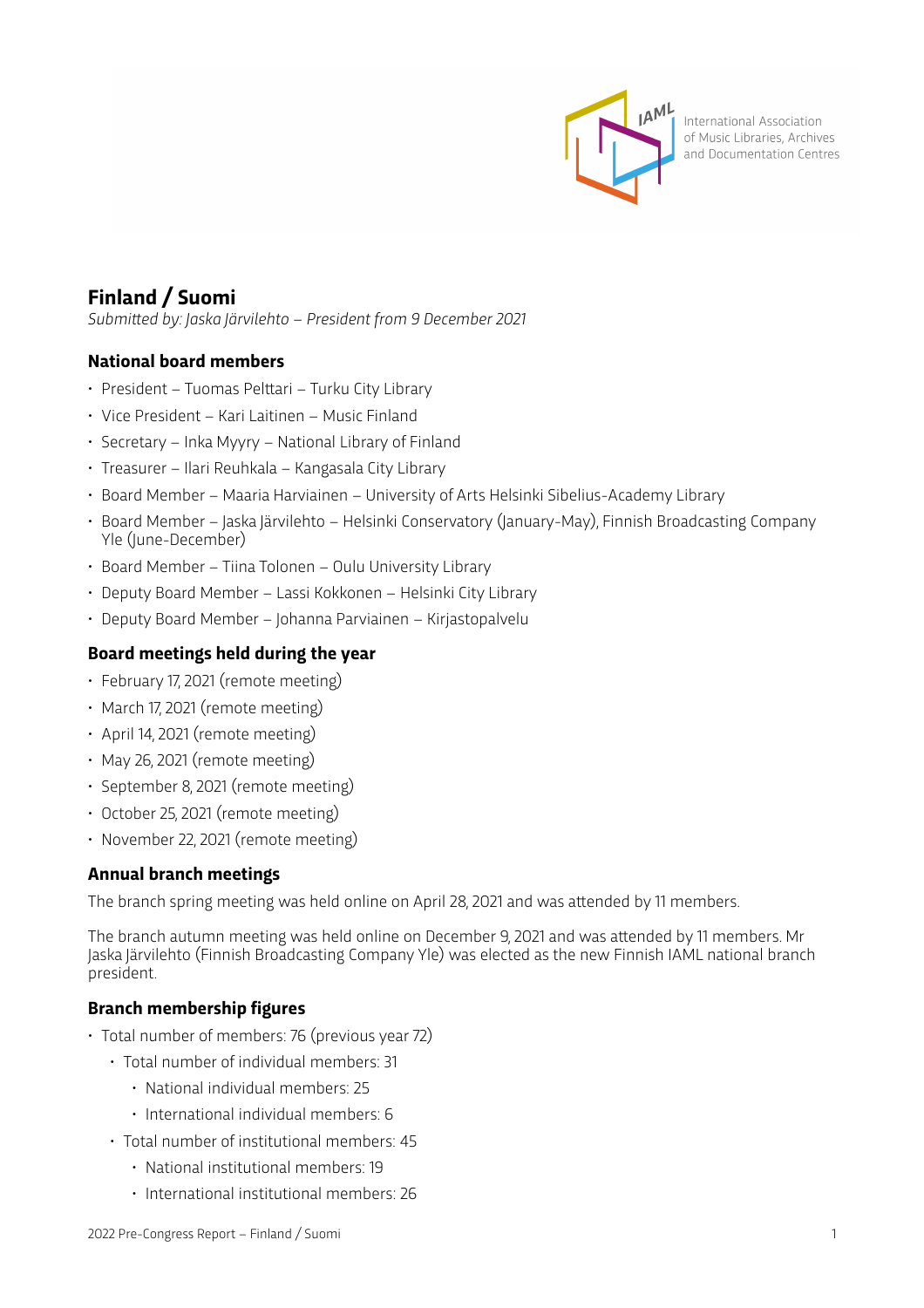## **Branch activities**

On April 16, 2021 the regional library development groups AKE Pike and AKE Pampas organised an online training day for librarians. Mr Tuomas Pelttari from the Finnish IAML national branch gave a presentation on the book Maagisessa paikassa - musiikkikirjastojen tuntematon tulevaisuus (In a magical place - the unknown future of music libraries).

The Finnish IAML national branch spring seminar was held online on April 28, 2021. The programme included eight scheduled presentations plus an additional impromptu surprise presentation.

- Intervallin paluu (Return of the Intervalli journal) by Tiina Tolonen & Heikki Poroila
- Muska-ryhmä (Libraries in Music Teaching Institutions Working Group) by Jaska Järvilehto, Maaria Harviainen & Tiina Tolonen
- Maagisessa paikassa -kirjahankkeen esittely (Presenting the book Maagisessa paikassa) by Lassi Kokkonen, Tuomas Pelttari & Ilari Reuhkala
- Varastot uuteen kuosiin Jyväskylässä (Refurbishing the storage facilities in Jyväskylä City Library) by Aapo Ruuttunen
- Musiikki ja Varastokirjasto (Music in the Finnish National Repository Library) by Sirpa Janhonen
- Verkosta asiakkaille ja kirjastoon kampanja Levyhyllyt (From the internet to clients and libraries the Levyhyllyt campaign) by Tuomas Pelttari
- PopuLappi-tuoteperhe (The PopuLappi brand) by Marko Niemelä
- Metso Studio by Juhani Koivisto

On May 7, 2021 the regional library development group AKE Pike organised a webinar on the music services in public libraries. Mr Tuomas Pelttari from the Finnish IAML national branch gave a presentation on the Levyhyllyt (Record Shelves) advertisement campaign organised by Musiikkikirjastot.fi (Music Libraries) web site, and on the book Maagisessa paikassa - musiikkikirjastojen tuntematon tulevaisuus (In a magical place the unknown future of music libraries).

Two events related to the book Maagisessa paikassa - musiikkikirjastojen tuntematon tulevaisuus (In a magical place - the unknown future of music libraries) were held in December. On December 1, 2021 a webinar on the book was held. On December 15, 2021 a live event was held at the Helsinki City Library Pasila branch. The event consisted of a panel discussion and live music. The panelists were Jukka Halttunen (Helsinki City Library), Ilona Heinonen (Tampere City Library), Tuomas Pelttari (Finnish IAML national branch), Aki Pyykkö, Ville Vaarne (Finnish Library Association) ja Ami Vuorinen (We Jazz Records). Live music was provided by the bands Raoul Björkenheim Trio and Rattlesnake Shakers.

A music cataloguing training day for librarians was held on December 7, 2021 online. The event was organised in cooperation with the Finnish IAML national branch, the National Library of Finland and the Finnish Expert Group on Music Metadata.

## **Branch publications**

New titles in the Finnish national branch publication series

- MULTIKOLOR Olli Virtaperkon teosluettelo (MULTIKOLOR catalogue of works by Olli Virtaperko). By Heikki Poroila. Print. ISBN 978-952-5363-89-0.
- Maagisessa paikassa musiikkikirjastojen tuntematon tulevaisuus (In a magical place the unknown future of music libraries). Edited by Lassi Kokkonen, Tuomas Pelttari, Jean Ramsay, Ilari Reuhkala. ISBN 978-952-5363-91-3. 247 pages. Print version sold out. PDF available online [here.](https://www.musiikkikirjastot.fi/musiikkipalvelut/suomen-musiikkikirjastoyhdistys/maagisessa-paikassa/)
- *Intervalli* journal restarted. The Finnish national branch journal *Intervalli* was restarted after a hiatus of ten years. Tiina Tolonen was named the editor-in-chief. Two PDF issues were published online [here](https://www.musiikkikirjastot.fi/musiikkipalvelut/suomen-musiikkikirjastoyhdistys/intervalli/). In addition the articles were published individually in the blog [Musiikki kuuluu kaikille](https://musiikkikuuluukaikille.musiikkikirjastot.fi)..

#### **Branch website**

htt[ps://www.musiikkikirjastot.fi/musiikkipalvelut/suomen-musiikkikirjastoyhdistys/](https://www.musiikkikirjastot.fi/musiikkipalvelut/suomen-musiikkikirjastoyhdistys/)